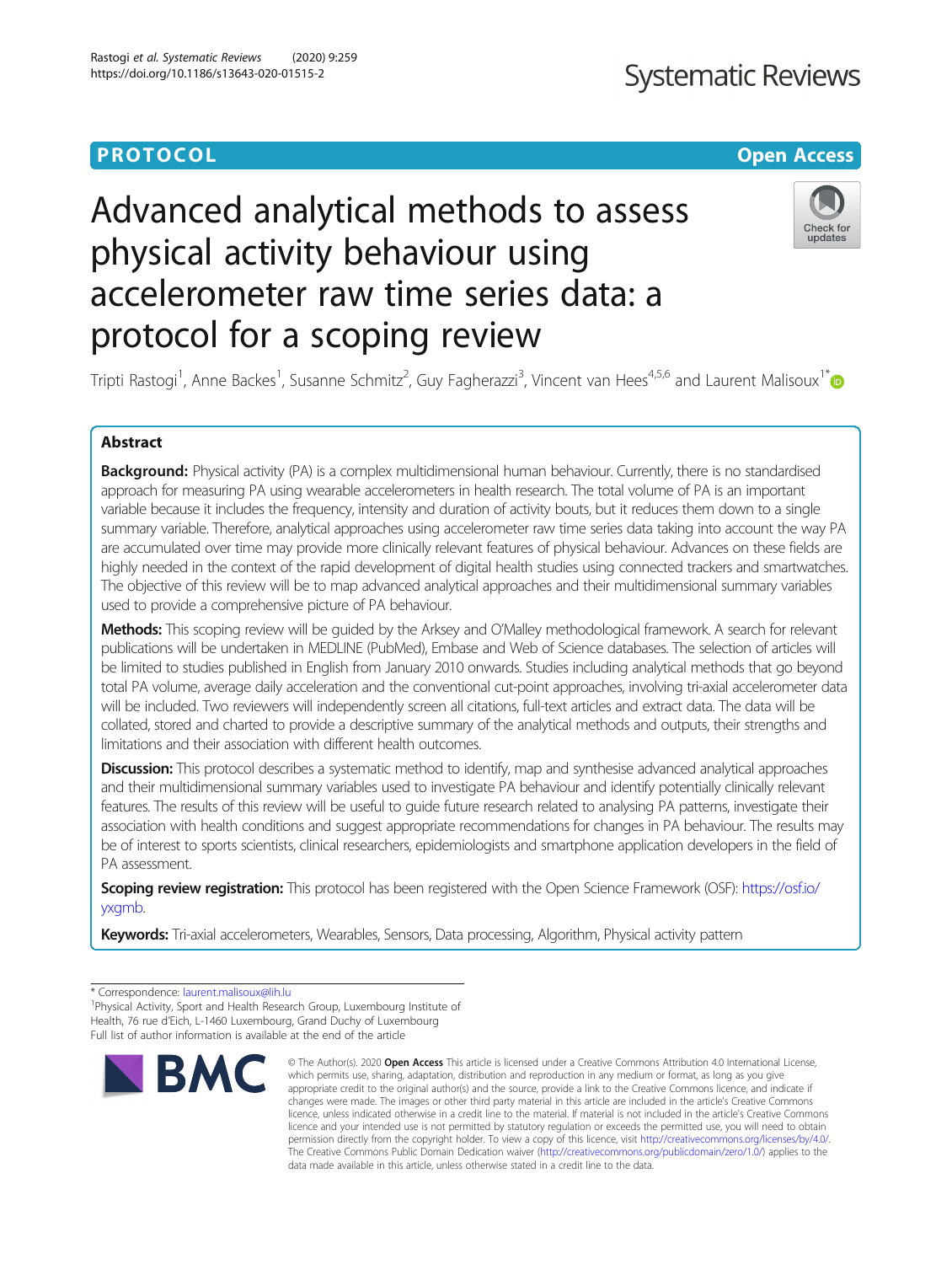### Background

Physical activity (PA) plays a key role in health and wellbeing of an individual. PA is beneficial for all age groups and has both short- and long-term benefits [[1\]](#page-6-0). There is strong evidence that PA reduces the risk of cancer and cardiovascular mortality [[1,](#page-6-0) [2](#page-6-0)]. Also, PA prevents several lifestyle disorders such as diabetes, cardiovascular diseases, arterial stiffness, obesity and metabolic syndrome [[3](#page-6-0)–[5\]](#page-6-0). In addition, higher amounts of PA and/or lesser sedentary behaviour are associated with a lesser risk of depression [\[6](#page-6-0)] and sleep disorders [\[7](#page-6-0)].

In the era of digital development, the use of smartphone applications and other digital devices like wearable PA monitors has become popular for tracking PA in the free-living environment. Recent developments in wearable technology enable regular and long-term tracking of PA, representing a promising measure for the promotion and support of a more active lifestyle [\[8](#page-6-0)]. These devices provide feedback in form of step counts, energy expenditure or total time spent in moderate to vigorous intensity. This feedback can encourage behavioural change towards a more active and less sedentary lifestyle [[9\]](#page-6-0). Indeed, several studies demonstrated that PA monitors and smartphone applications can be used to promote PA in individuals [\[10,](#page-6-0) [11\]](#page-6-0).

Nowadays, there is an increasing amount of clinical and population-based observational studies evaluating the amount of PA of a person using wearable devices such as smartwatches, smartphones, consumer-grade or researchgrade activity monitors. A common characteristic of these devices is that they include an accelerometer (a Micro Electro-Mechanical System or an Inertial Measurement Unit which consists of an accelerometer, a gyroscope and a magnetometer) which measures acceleration relative to the Earth's gravitational field. Compared to questionnairebased assessments, wearable devices present the advantage of detailed and objective measurements of the PA behaviour in the free-living environment [\[12](#page-6-0)]. Especially when the PA duration or the intensity is of interest, selfreported results should be interpreted with caution [[12](#page-6-0)]. Whilst the questionnaires provide information on the purpose of the activity (and sometimes on activity type), the wearable devices quantify the motion performed. Thus, both approaches provide complementary information, which are not interchangeable [\[13\]](#page-6-0).

The output of the accelerometers is a threedimensional time series of accelerations expressed in gravitational units. Developments in the field of computing techniques for the domain of health sciences have made analytical tools more easily available [[14\]](#page-6-0), and enabled researchers from both academic and industrial milieu to decipher the 24-h raw time series acceleration signal. These analytical tools can now generate a number of summary variables. However, until now, most studies are limited to measuring PA in units of time spent in certain intensity levels, which can subsequently be used to compare sub-groups by categorising people as active or inactive [[15,](#page-6-0) [16\]](#page-6-0). The latter classification is usually based on PA recommendations of 150 min of moderate PA per week or 75 min of vigorous PA or an equivalent combination of both [[17\]](#page-6-0), although many alternative recommendations exist [\[18](#page-6-0)]. The classification approach is practical and convenient but does not reveal a complete PA profile of a person. Actually, cut-point approaches comes with several limitations such as (1) the complex relationships of acceleration with energy expenditure, activity types and study populations, (2) the many parameters that are somehow arbitrarily determined (e.g. bout length), and (3) the collinearity between PA intensity categories [[19\]](#page-6-0). The latter implies that the time spent in different PA intensity categories cannot be used in standard regression models because of the compositional nature of the data [\[5\]](#page-6-0).

How a person accumulates minutes of sedentary time was demonstrated to be a key determinant regulating different biomarkers of obesity [\[20\]](#page-6-0). Similarly, how a person accumulates active time is of significant importance to provide adequate guidance and appropriate recommendation for each individual [[18\]](#page-6-0). For example, some people may be moderate to vigorously active for a long bout of exercise whilst spending the rest of the day in sedentary behaviour, whereas some others may be active for frequent short durations by doing household work, gardening, commuting from home to office, etc. Each type of PA behaviour pattern has different health implications [[21](#page-6-0)]. Indeed, PA is a complex multidimensional human behaviour, which dimensions include amongst others frequency (e.g. number of light activities per week), intensity (e.g. exercise or active sports are usually in moderate to vigorous intensities), time (e.g. time spent sitting), type (e.g. walking) or posture (e.g. sitting), each describing a different aspect of the PA behaviour. The total volume of PA (e.g. total time spent at light intensity) represents an important variable as it combines the intensity and time dimensions of PA. However, it reduces both dimensions to a single summary variable, which comes with a loss of information. In other words, the way PA is accumulated over time does not influence the results. Therefore, advanced approaches taking into account the way PA is accumulated over time and providing multidimensional output may be more suitable to analyse different patterns of activity, investigate their association with health conditions and suggest appropriate recommendations for changes in PA behaviour [\[18\]](#page-6-0).

Over the last few years, more advanced analytical approaches to generate new summary variables capturing more appropriately the multidimensional nature of PA behaviour have emerged [[22](#page-6-0)–[24](#page-6-0)]. Irrespective of whether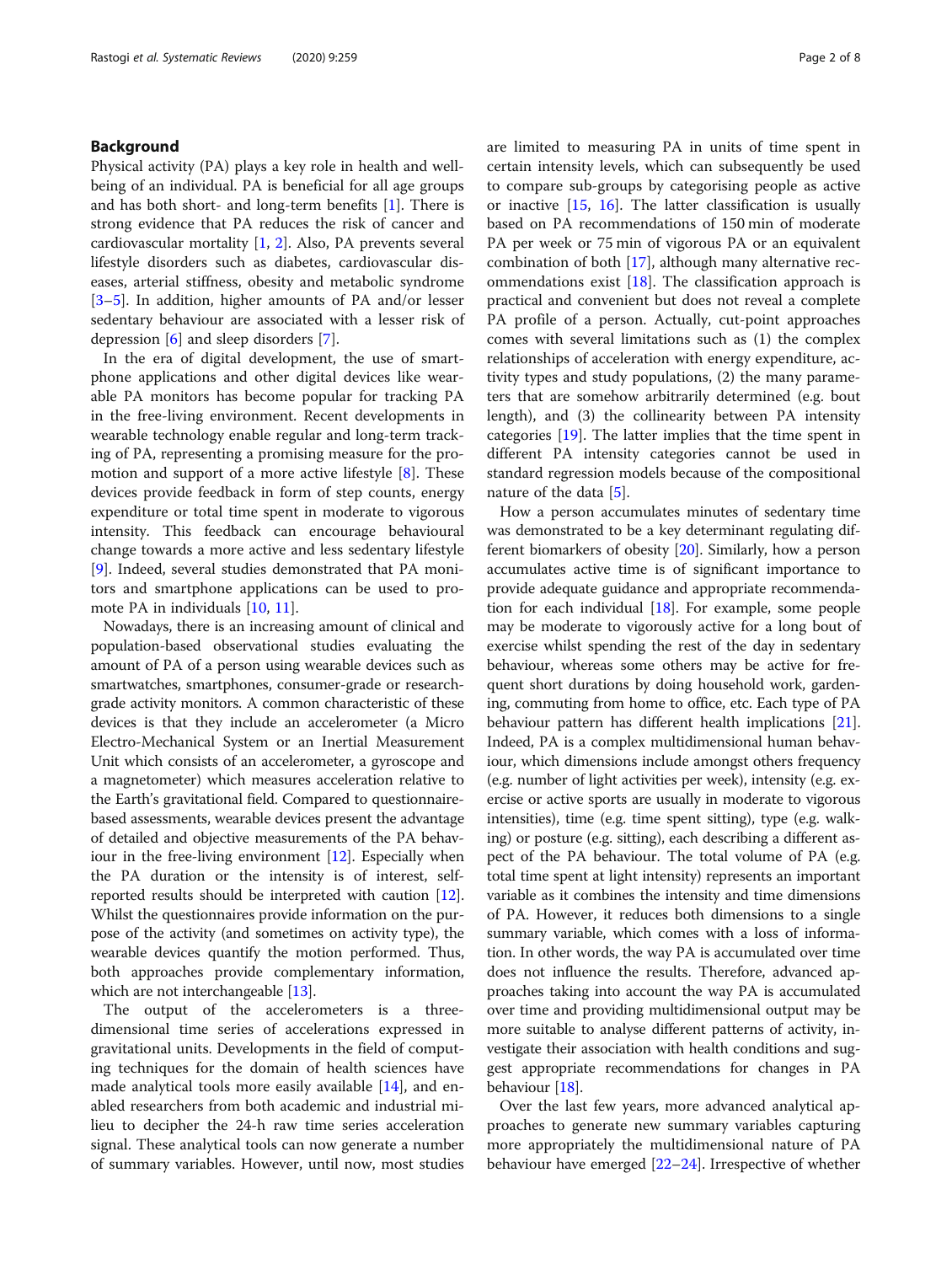these advanced analytical approaches are cut-point dependent or independent, they allow generating a comprehensive profile of PA pattern (Fig. [2\)](#page-4-0). Accelerometer time-series raw data presents the possibility to evaluate and test whether detailed patterns of activity may be more informative to health outcomes than traditional measures of total activity.

In fact, accelerometry is a field in health sciences that emerged in the 1990s and is still very actively exploring analytical techniques. Currently, there is no universally accepted and standardised approach for measuring PA using wearable accelerometers in health research. Thus, there is considerable heterogeneity in methodology, data acquisition and data processing. Several published systematic reviews aimed to analyse the methods and results of calibration studies relative to energy expenditure (i.e. PA intensity) [[25](#page-6-0)], data processing criteria applied to the acceleration signal [\[26\]](#page-6-0) and the completeness of accelerometer reporting methods [\[27\]](#page-7-0). A preliminary search revealed that none of the previous reviews have mapped existing multidimensional PA summary variables for assessing PA and investigating the association with health outcomes.

The choice of PA summary variables must be based on its ability to reveal clinically relevant features of physical behaviour and to discriminate between experimental groups. Previous authors have supported the need to overcome the limitation of unidimensional PA relatedoutcomes in defining the activity profile of a person [[21](#page-6-0), [28\]](#page-7-0). Some studies have incorporated a variety of equally important characteristics of PA, such as intensity, duration, distribution and or timing of acceleration intensity over the day, or bouts duration [\[19](#page-6-0), [23](#page-6-0), [29](#page-7-0)].

Hence, the aim of this scoping review is to map advanced analytical approaches and their multidimensional summary variables used to provide a comprehensive picture of PA behaviour of an individual. Therefore, this scoping review will look at analytical methods that go beyond total PA volume, average daily acceleration and the conventional cut-point approaches, involving tri-axial accelerometer data from any sensor attachment location, and covering both data- and knowledge-driven techniques. We will also review the studies evaluating the association between the identified multi-dimensional summary variables with different health parameters. These methods may be used in future studies investigating the association between PA and health outcomes (e.g. cardiometabolic health, diabetes, frailty), as well as in future personalised interventions in public health. This work will provide researchers as well as consumer wearable device companies with decisive information on future developments in the data processing, as well as on relevant feedback to the end user.

# **Methods**

# Protocol design

A scoping review will be conducted to map and collate the results of the available studies that address the research question. A scoping review is the most suitable approach for knowledge synthesis in those disciplines that are characterised by heterogeneity in methodological designs. In addition, scoping reviews also aim to identify and analyse knowledge gaps [[30\]](#page-7-0). The analysis of accelerometer raw time series data is one such area of research where diverse methods have recently emerged with different purposes and constraints.

The framework of this scoping review will be guided by the Joanna Briggs Institute's reviewer's manual [\[31](#page-7-0)]. The present protocol is being reported in accordance with the Preferred Reporting Items for Systematic reviews and Meta-Analyses protocols (PRISMA-P) [[32](#page-7-0)] (see checklist in Additional file [1\)](#page-5-0), as suggested in the PRISMA Extension for Scoping Review (PRISMA-ScR) guidelines [\[33\]](#page-7-0). The scoping review will be conducted in accordance with the framework developed by Arksey and O'Malley [[34\]](#page-7-0).

The stages for the review will be the following:

- 1. Identifying the research question and objectives
- 2. Identifying relevant studies
- 3. Study selection
- 4. Data extraction and charting the data
- 5. Collating, summarising and reporting the data on analytical approaches, their multidimensional summary variables, as well as the association of health parameters with these variables

## Stage 1: Identification of the research question and objectives

The main purpose of undertaking this scoping review is to identify, collate and synthesise the results reported in the studies employing advanced analytical approaches to analyse PA behaviour. The principal research question guiding this scoping review is as follows:

 Which are the analytical approaches and their multidimensional summary variables used to provide a comprehensive picture of PA behaviour of an individual?

The secondary research questions are the following:

- What are the strengths and limitations of these analytical methods and their summary variables?
- Which of these summary variables have been studied for associating PA with health condition?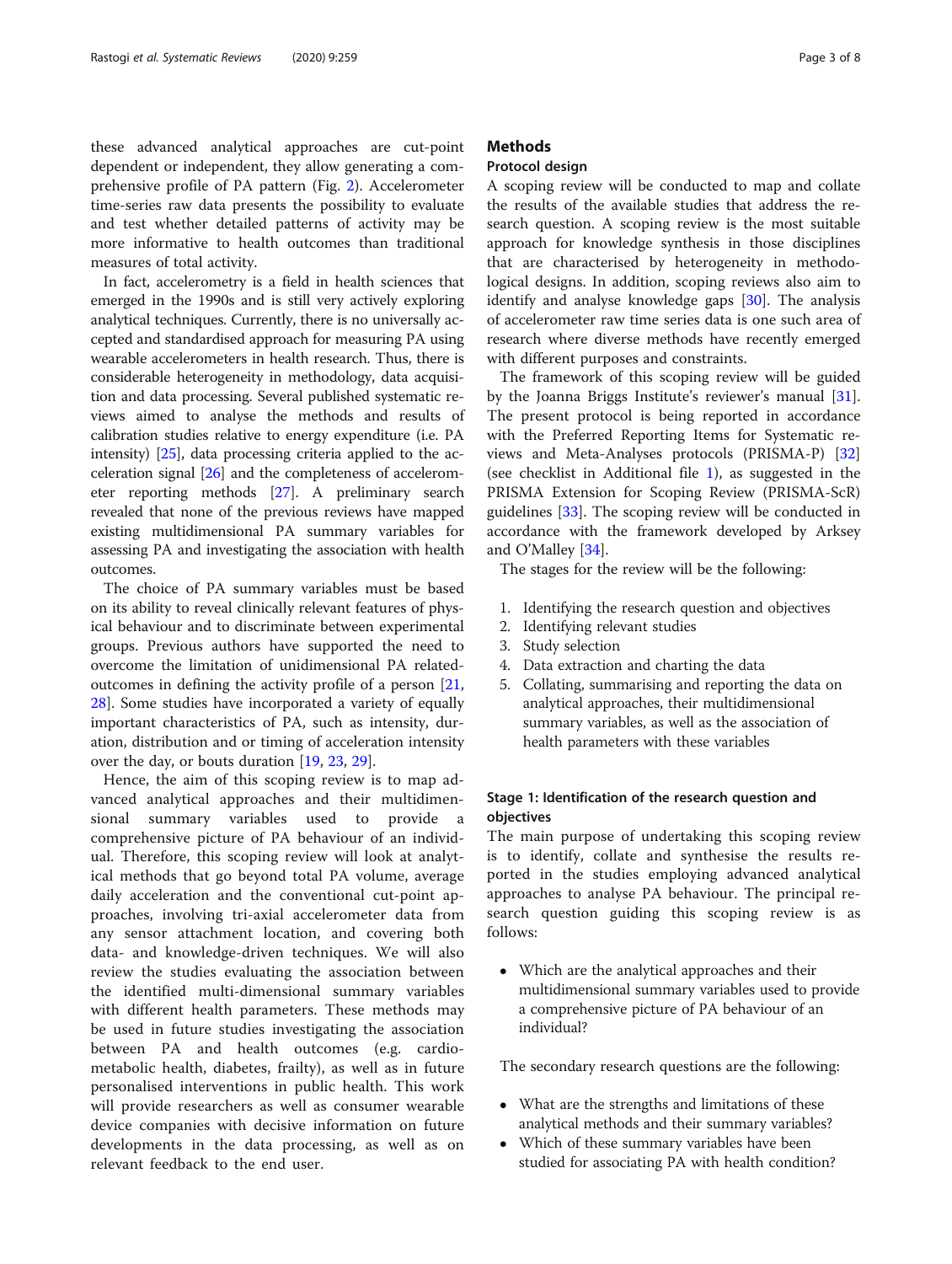The study will use the population, concept and context (PCC) framework recommended by the Joanna Briggs Institute for Scoping Reviews. The PCC framework to determine our research questions and the search strategy is illustrated in Fig. 1. Key inclusion/exclusion criteria will be defined to support the search strategy.

# Stage 2: Identifying relevant studies Data sources

MEDLINE (PubMed), Embase and Web of Science databases will be searched to find potentially relevant literature. Based on the PCC framework, a search strategy will be developed in Embase using an extensive list of synonyms for PA, accelerometers and outcome on the basis of keywords from important publications related to the topic. It will be prepared in consultation with the academic librarian of the Luxembourg Institute of Health. The list of synonyms will be used as keywords for the formulation of the search equation. To identify relevant literature, the keyword search will be restricted to the 'title, abstract, and keywords' fields. Emtree (Embase) and MeSh (MEDLINE) terms are not used to develop the search equation, because some of the important keywords are expanding into various other terms which are not relevant to our research aim. Web of Science does not have a comparable subject heading tool (thesauri). The search strategy will be adapted for each database. The search strategy was agreed on by TR, AB and LM, and the search will be conducted by TR and AB. The

draft search strategy for Embase can be found in Additional file [2.](#page-5-0)

Further, the reference list of each included study and relevant reviews will be screened by the two reviewers (TR, AB) to find other relevant literature (backward search). A search in all the databases will be carried out to look for relevant literature that has cited the included studies (forward search).

Articles retrieved from the electronic databases will be downloaded in EndNote® (version 8). Endnote library will be used for the removal of duplicates and the sorting of the articles based on the inclusion and exclusion criteria. Endnote will also be used to manage full texts of the relevant literature to be included.

### Eligibility criteria

The PCC framework as illustrated in Fig. 1 will be used to define inclusion and exclusion criteria. Besides, a conceptual framework (Fig. [2](#page-4-0)), which presents a nonexhaustive list of already available approaches and summary variables, was developed by the research team to illustrate the motivation for the present review and to define the area of interest.

The selection of articles will be limited to studies published in English, including articles in press, from January 2010 onwards, considering we are interested in analytical methods that have been used in combination with accelerometer raw data, which have been developed since 2010 [\[14](#page-6-0), [25](#page-6-0), [35](#page-7-0)]. Studies including non-human subjects, grey literature, reviews and opinion articles will

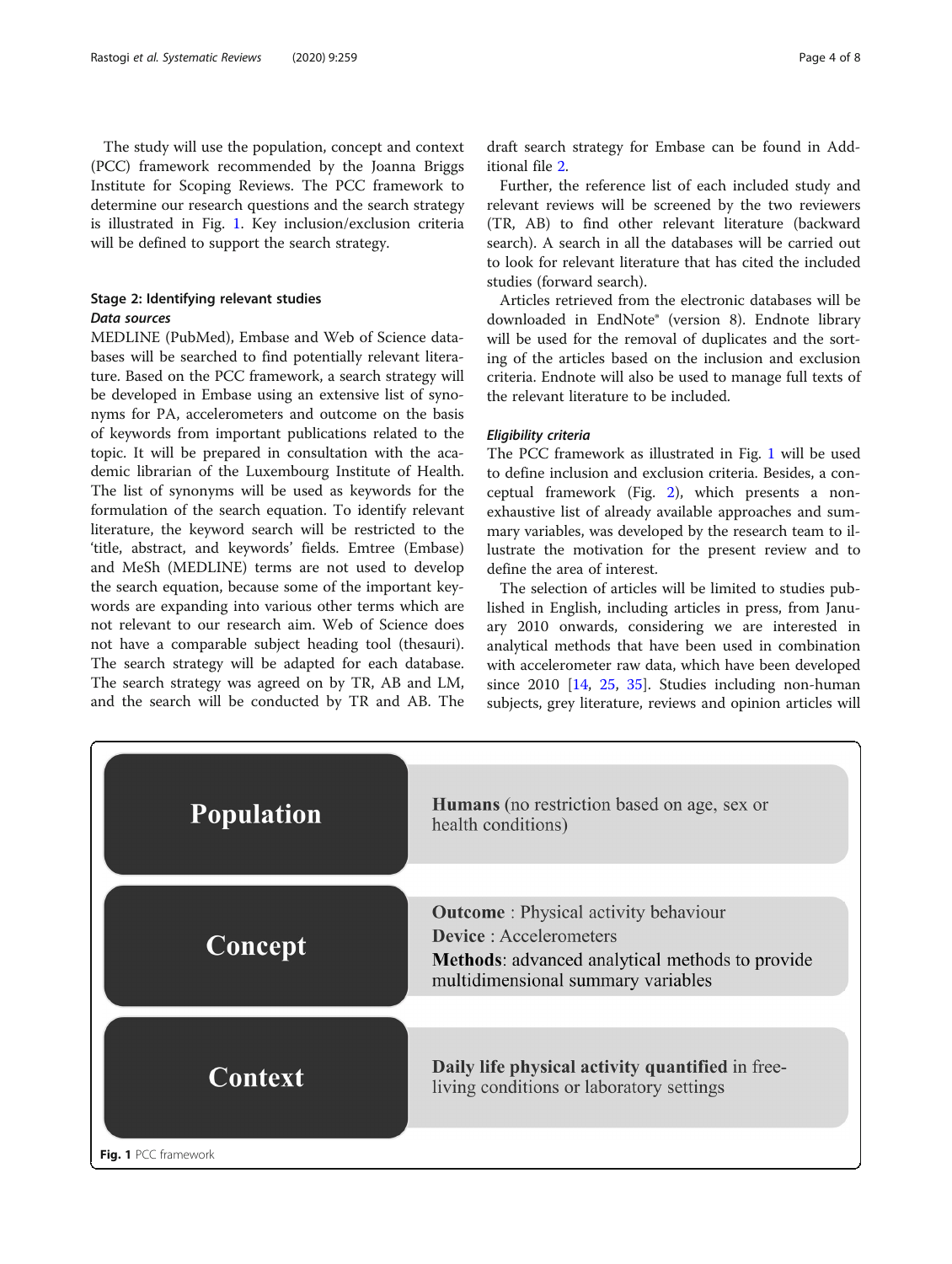<span id="page-4-0"></span>

be excluded. However, reference lists from the reviews on related topics will be screened for additional potentially relevant articles. Studies identifying the type of PA through supervised classification algorithms (i.e. machine learning and artificial neural network approaches) will be excluded because systematic reviews were recently conducted on this topic [\[36](#page-7-0), [37](#page-7-0)].

# Inclusion criteria

- 1. Studies assessing PA behaviour
- 2. Studies gathering objective measurements of PA using research-grade or commercial-grade accelerometers
- 3. Studies using advanced analytical methods based on time series techniques
- 4. Studies computing multidimensional PA summary variables based on accelerometer raw time series data

# Exclusion criteria

- 1. Studies using only unidimensional summary variables
- 2. Studies investigating sleep or sedentary behaviour as single standalone sub-domain of the physical behaviour
- 3. Studies focusing specifically on the identification of the type of PA through machine learning and artificial neural network approaches
- 4. Studies analysing a specific movement to investigate improvement in physical fitness or performance
- 5. Studies investigating methods combining raw data from accelerometer and other sensors such as thermometers, inclinometers, pulsometers or light intensity or skin conductance sensors
- 6. Articles such as commentary, editorial reviews and opinion articles
- 7. Studies not conducted in humans
- 8. Studies not published in English
- 9. Studies published before January 2010

# Stage 3: Study selection

The studies retrieved from abovementioned databases will be combined, and all the duplicates will be removed. A two-step process will be adopted for identifying the relevant studies. In the first step, two reviewers (TR, AB) will screen the titles and abstracts of the studies. Studies not meeting the eligibility criteria will be excluded. After screening of approximately 100 articles, the results will be compared to ensure consistency and resolve any incongruity. During this step, the detected protocols and reviews will also be screened for further potentially relevant articles. First, the abstracts will be screened. Then the reference lists of the remaining reviews will be checked for further articles. Similarly, potential studies that may result from relevant protocols will also be searched.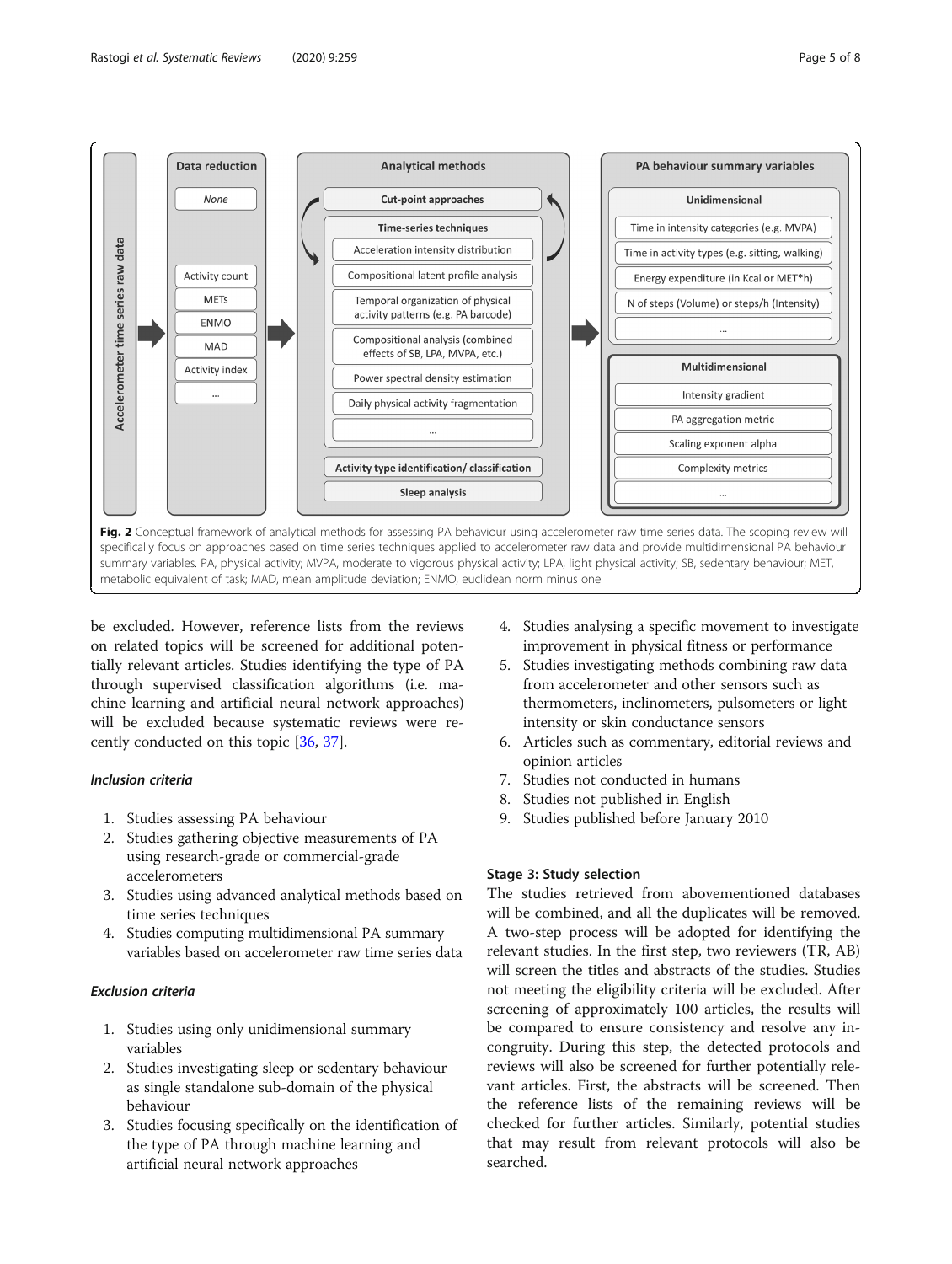<span id="page-5-0"></span>During the second step, the two authors (TR, AB) will be reading the full-text of the selected articles to check for the eligibility criteria. The reason for exclusion will be recorded. The articles meeting all the eligibility criteria will be used for data extraction. For each of the two steps, if there are disagreements between the reviewers, they will discuss the differences, and a third reviewer (LM) will be invited if they cannot reach a consensus.

### Stage 4: Data extraction and charting the data

In order to describe the different analytical methods and outputs, their meaning, strengths and limitations as well as their association with different health outcomes, the data from selected articles will be extracted by two reviewers (TR, AB) independently by means of a data extraction form. A draft of the data extraction form is available in Additional file 3. The data extraction form will be tested on five different studies to ensure the functionality of the form. Any disagreement will be resolved through discussion and if required discussion with the a third reviewer (LM). During the data extraction process, the researchers regularly compare the extracted data to ensure consistency. The data extraction form may be refined/adapted on the basis of this experience and inputs from the Competence Center for Methodology and Statistics (Luxembourg Institute of Health).

# Stage 5: Collating, summarising and reporting the data on analytical approaches, their multidimensional summary variables, as well as the association of health parameters with these variables

The data will be presented in the form of two tables. The first table will present the study designs, methodology and PA summary variables, whilst the second table will describe the association of the variables with the studied health outcomes. A synthesis of the results will describe the key characteristics of these studies and how these studies profiled PA and health behaviour. Further, the tables may be refined or the results may be presented in a graphical format based on the data extracted in order to present the results in a lucid and comprehensible manner. For example, Fig. [2](#page-4-0) in the present protocol may be completed with the methods and multidimensional summary variables identified in the scoping review.

#### Quality assessment and risk of bias

The aim of the scoping review is to provide a global overview of available advanced analytical approaches used to assess a person's PA profile, irrespective of study quality. The validity of the identified methods and variables is not relevant to our scoping review objectives. Quality assessment criteria and risk of bias would not have any impact on the eligibility criteria

for study selection. Besides, in order to ensure the mapping of the highest possible number of present approaches, the inclusion should not be restricted by study quality. Hence, the quality of the identified literature will not be assessed.

#### **Discussion**

The accuracy of a PA measurement as well as the dimensions covered by the outcomes depend on the analytical approaches and the outcome(s) calculated. It is important to select the appropriate outcomes depending on which dimensions of PA are important for a certain health condition. Through this scoping review, the authors look forward to systematically map the available cut-point independent and multidimensional variables, as well as to identify potential knowledge gaps on analytical methods for the assessment of PA. The results of this review may be used to guide future research related to the assessment of PA and the individualised feedback to each person. The results of this scoping review may be of interest to sports scientists, clinical researchers and smartphone application developers in the field of PA.

This scoping review will have some potential limitations. We will not discuss the accelerometer-based approaches that combine measures from other sensors measuring heart rate variability, temperature changes, oxygen saturation or skin conductance to name but a few. Besides, studies investigating sleep or sedentary behaviour as a single standalone sub-domain of the physical behaviour fall out of the scope of the present review. Studies identifying the type of PA through machine learning and artificial neural network approaches will not be included as this topic was covered by recent systematic reviews.

Ethical approval is not required for scoping reviews as it is based on the analysis of published data and results. Findings of this scoping review will be disseminated through peer-reviewed journals and conferences to contribute towards the development of PA measurement and health promotion in the community.

#### Supplementary Information

The online version contains supplementary material available at [https://doi.](https://doi.org/10.1186/s13643-020-01515-2) [org/10.1186/s13643-020-01515-2.](https://doi.org/10.1186/s13643-020-01515-2)

Additional file 1. Preferred Reporting Items for Systematic reviews and Meta-Analyses Protocols (PRISMA-P) Checklist

Additional file 2. Draft search strategy for Embase.

Additional file 3. Draft of the data extraction form.

#### Abbreviations

PA: Physical activity; MVPA: Moderate to vigorous physical activity; LPA: Light physical activity; SB: Sedentary behaviour; MET: Metabolic equivalent of task; MAD: Mean amplitude deviation; ENMO: Euclidean norm minus one;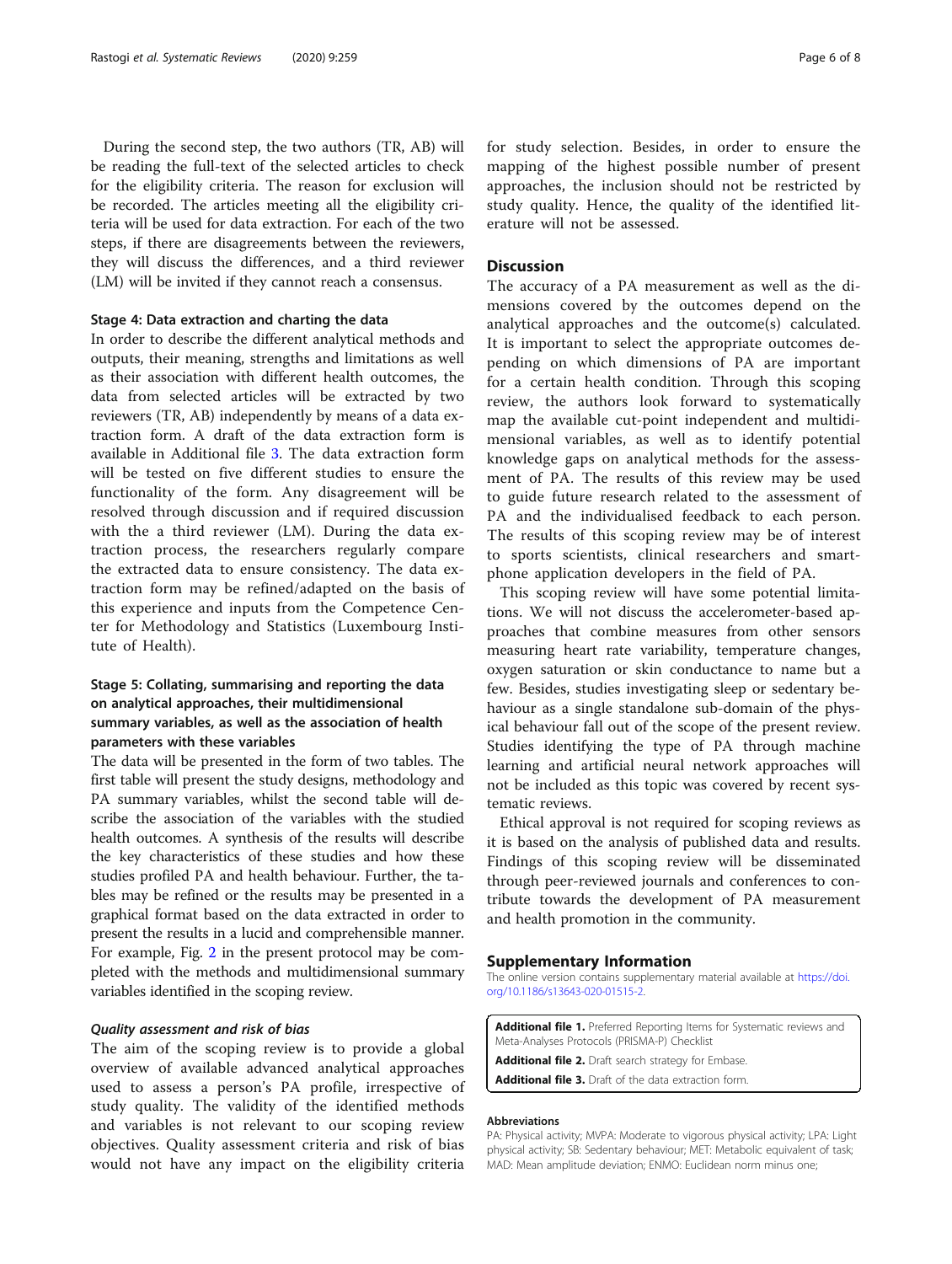<span id="page-6-0"></span>OSF: Open science framework; PRISMAP: Preferred Reporting Items for Systematic Review and Meta-Analysis Protocols; PRISMA-ScR: The Preferred Reporting Items for Systematic reviews and Meta-Analyses extension for Scoping Reviews; PCC: Population, Concept, and Context framework

#### Acknowledgements

The authors would like to thank the academic librarian of the Luxembourg Institute of Health for her help in developing the search strategy and algorithm.

#### Authors' contributions

TR, AB and LM conceived the study, outlined the proposal and are guarantors of the review. All authors have made a substantive intellectual contribution to developing this protocol, the review questions and the review design. AB and LM identified and validated the framework from which TR and AB developed and tested search terms. TR, AB and LM jointly developed the search strategy and data extraction framework. All authors also drafted and edited the manuscript and approved the final version of the manuscript.

#### Funding

The Department of Population Health from the Luxembourg Institute of Health funded this research study through support from the Ministry of Higher Education and Research in Luxembourg.

#### Availability of data and materials

All data generated or analysed during this study are included in this published article.

Ethics approval and consent to participate

Not applicable.

Not applicable.

#### Consent for publication

# Competing interests

The authors declare that they have no competing interests.

#### Author details

<sup>1</sup>Physical Activity, Sport and Health Research Group, Luxembourg Institute of Health, 76 rue d'Eich, L-1460 Luxembourg, Grand Duchy of Luxembourg. <sup>2</sup> <sup>2</sup> Competence Center for Methodology and Statistics, Luxembourg Institute of Health, 1A-B rue Thomas Edison, L-1445 Strassen, Grand Duchy of Luxembourg. <sup>3</sup>Digital Epidemiology Hub, Luxembourg Institute of Health, 1A-B rue Thomas Edison, L-1445 Strassen, Grand Duchy of Luxembourg. 4 Netherlands eScience Center, Science Park 140 (Matrix I), 1098 XG Amsterdam, The Netherlands. <sup>5</sup>Amsterdam UMC, Department of Public and Occupational Health, Amsterdam Public Health Research Institute, Vrije Universiteit Amsterdam, Amsterdam, The Netherlands. <sup>6</sup>Accelting, Almere, The Netherlands.

#### Received: 27 April 2020 Accepted: 27 October 2020 Published online: 07 November 2020

#### References

- 1. Lee I-M, Shiroma EJ, Lobelo F, Puska P, Blair SN, Katzmarzyk PT, et al. Effect of physical inactivity on major non-communicable diseases worldwide: an analysis of burden of disease and life expectancy. Lancet. 2012;380(9838): 219–29.
- Lahart IM, Metsios GS, Nevill AM, Carmichael AR. Physical activity, risk of death and recurrence in breast cancer survivors: a systematic review and meta-analysis of epidemiological studies. Acta Oncol. 2015;54(5):635–54.
- 3. Bohn L, Ramoa A, Silva G, Silva N, Abreu SM, Ribeiro F, et al. Sedentary behavior and arterial stiffness in adults with and without metabolic syndrome. Int J Sports Med. 2017;38(05):396–401.
- 4. de Oliveira RG, Guedes DP. Physical activity, sedentary behavior, cardiorespiratory fitness and metabolic syndrome in adolescents: systematic review and meta-analysis of observational evidence. PLoS One. 2016;11(12): e0168503.
- 5. Chastin SFM, Palarea-Albaladejo J, Dontje ML, Skelton DA. Combined effects of time spent in physical activity, sedentary behaviors and sleep on obesity

and cardio-metabolic health markers: a novel compositional data analysis approach. PLoS One. 2015;10(10):e0139984.

- 6. Yasunaga A, Shibata A, Ishii K, Koohsari MJ, Oka K. Cross-sectional associations of sedentary behaviour and physical activity on depression in Japanese older adults: an isotemporal substitution approach. BMJ Open. 2018;8(9):e022282.
- 7. Farnsworth JL, Kim Y, Kang M. Sleep disorders, physical activity, and sedentary behavior among US adults: National Health and Nutrition Examination Survey. J Phys Act Health. 2015;12(12):1567–75.
- 8. Van Dyck D, Herman K, Poppe L, Crombez G, De Bourdeaudhuij I, Gheysen F. Results of MyPlan 2.0 on physical activity in older Belgian adults: randomized controlled trial. J Med Internet Res. 2019;21(10):e13219.
- 9. Berry A, McCabe CS, Muir S, Walsh N. Digital behaviour change interventions to facilitate physical activity in osteoarthritis: a systematic review. Phys Ther Rev. 2018;23(3):197–206.
- 10. Martin SS, Feldman DI, Blumenthal RS, Jones SR, Post WS, McKibben RA, et al. mActive: a randomized clinical trial of an automated mHealth intervention for physical activity promotion. J Am Heart Assoc. 2015;4(11):e002239.
- 11. Böhm B, Karwiese SD, Böhm H, Oberhoffer R. Effects of mobile health including wearable activity trackers to increase physical activity outcomes among healthy children and adolescents: systematic review. JMIR Mhealth Uhealth. 2019;7(4):e8298.
- 12. Northey JM, Rattray B, Pumpa KL, Smee DJ, Welvaert M, Anstey KJ, et al. Can the intensity of physical activity be accurately measured in older adults using questionnaires? J Sci Med Sport. 2019;22(7):803–7.
- 13. Scheers T, Philippaerts R, Lefevre J. Assessment of physical activity and inactivity in multiple domains of daily life: a comparison between a computerized questionnaire and the SenseWear Armband complemented with an electronic diary. Int J Behav Nutr Phys Act. 2012;9(1):71.
- 14. Migueles JH, Rowlands AV, Huber F, Sabia S, van Hees VT. GGIR: a research community–driven open source R package for generating physical activity and sleep outcomes from multi-day raw accelerometer data. J Meas Phys Behav. 2019;2(3):188–96.
- 15. Stiles VH, Metcalf BS, Knapp KM, Rowlands AV. A small amount of precisely measured high-intensity habitual physical activity predicts bone health in pre-and post-menopausal women in UK Biobank. Int J Epidemiol. 2017; 46(6):1847–56.
- 16. Luke A, Dugas LR, Durazo-Arvizu RA, Cao G, Cooper RS. Assessing physical activity and its relationship to cardiovascular risk factors: NHANES 2003- 2006. BMC Public Health. 2011;11(1):387.
- 17. Piercy KL, Troiano RP, Ballard RM, Carlson SA, Fulton JE, Galuska DA, et al. The physical activity guidelines for Americans. JAMA. 2018;320(19):2020–8.
- 18. Thompson D, Peacock O, Western M, Batterham AM. Multidimensional physical activity: an opportunity, not a problem. Exerc Sport Sci Rev. 2015; 43(2):67–74.
- 19. van Kuppevelt D, Heywood J, Hamer M, Sabia S, Fitzsimons E, van Hees V. Segmenting accelerometer data from daily life with unsupervised machine learning. PLoS One. 2019;14(1):e0208692.
- 20. Gupta N, Heiden M, Aadahl M, Korshoj M, Jorgensen MB, Holtermann A. What is the effect on obesity indicators from replacing prolonged sedentary time with brief sedentary bouts, standing and different types of physical activity during working days? A cross-sectional accelerometer-based study among blue-collar workers. PLoS One. 2016;11(5):e0154935.
- 21. Thompson D, Batterham AM. Towards integrated physical activity profiling. PLoS One. 2013;8(2):e56427.
- 22. Zhang W, Schwenk M, Mellone S, Paraschiv-Ionescu A, Vereijken B, Pijnappels M, et al. Complexity of daily physical activity is more sensitive than conventional metrics to assess functional change in younger older adults. Sensors. 2018;18(7):2032.
- 23. Paraschiv-Ionescu A, Büla CJ, Major K, Lenoble-Hoskovec C, Krief H, El-Moufawad C, et al. Concern about falling and complexity of free-living physical activity patterns in well-functioning older adults. Gerontol. 2018; 64(6):603–11.
- 24. Buchan DS, McLellan G, Donnelly S, Arthur R. The use of the intensity gradient and average acceleration metrics to explore associations with BMI z-score in children. J Sports Sci. 2019;37(23):2751–8.
- 25. de Almeida Mendes M, da Silva ICM, Ramires VV, Reichert FF, Martins RC, Tomasi E. Calibration of raw accelerometer data to measure physical activity: a systematic review. Gait Posture. 2018;61:98–110.
- 26. Migueles JH, Cadenas-Sanchez C, Ekelund U, Nyström CD, Mora-Gonzalez J, Löf M, et al. Accelerometer data collection and processing criteria to assess